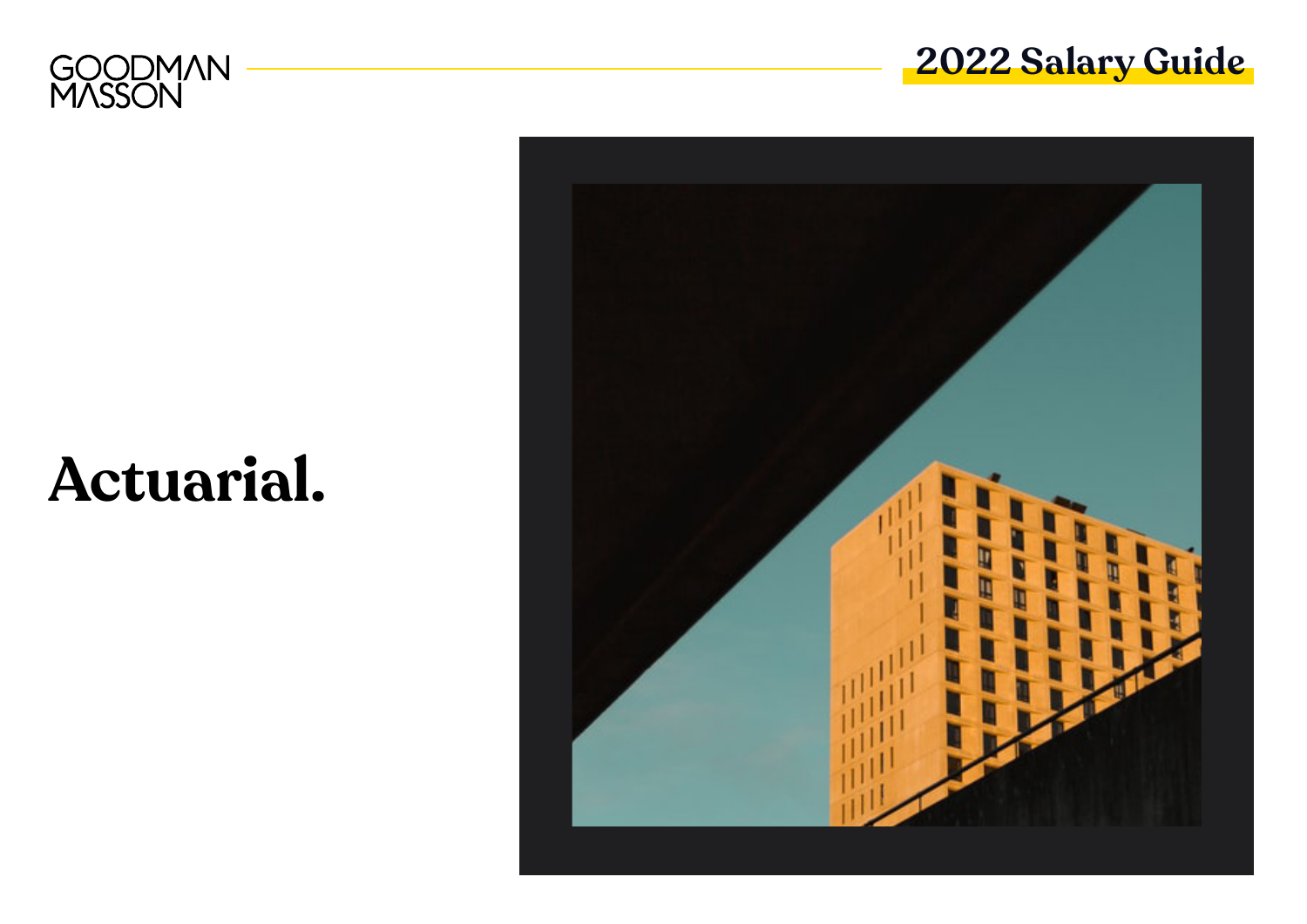

# **Actuarial - Life & General Insurance**

|      |             | Level                |                       |                                 |                       |                         |  |  |  |
|------|-------------|----------------------|-----------------------|---------------------------------|-----------------------|-------------------------|--|--|--|
|      |             | Junior $(0 - 2$ yrs) | <b>Part Qualified</b> | <b>Nearly / Newly Qualified</b> | Qualified (2 - 4 yrs) | <b>Senior Qualified</b> |  |  |  |
| Life | London      | £30,000 - £43,500    | £40,000 - £55,000     | £55,000 - £68,000               | £68,000 - £100,000    | £100,000+               |  |  |  |
|      | South East  | £25,000 - £36,000    | £34,000 - £50,000     | £50,000 - £65,000               | £65,000 - £90,000     | £100,000+               |  |  |  |
|      | South West  | £25,000 - £35,000    | £34,000 - £45,000     | £45,000 - £62,500               | £60,000 - £80,000     | £90,000+                |  |  |  |
|      | South Coast | £25,000 - £35,000    | £34,000 - £55,000     | £45,000 - £62,500               | £60,000 - £80,000     | £90,000+                |  |  |  |
|      | Midlands    | £25,000 - £37,000    | £34,000 - £48,000     | £45,000 - £62,000               | £60,000 - £80,000     | £90,000+                |  |  |  |
|      | North       | £28,000 - £38,000    | £30,000 - £45,000     | £45,000 - £62,500               | £60,000 - £80,000     | £90,000+                |  |  |  |
|      | Scotland    | £28,000 - £38,000    | £30,000 - £45,000     | £45,000 - £62,500               | £60,000 - £80,000     | £90,000+                |  |  |  |
| GI   | London      | £30,000 - £48,000    | £48,000 - £60,000     | £60,000 - £90,000               | £80,000 - £135,000    | £135,000+               |  |  |  |
|      | South East  | £25,000 - £40,000    | £38,000 - £50,000     | £50,000 - £70,000               | £65,000 - £100,000    | £100,000+               |  |  |  |
|      | South West  | £24,000 - £38,000    | £36,000 - £46,000     | £46,000 - £68,000               | £65,000 - £85,000     | £85,000+                |  |  |  |
|      | Midlands    | £24,000 - £35,000    | £35,000 - £48,000     | £48,000 - £65,000               | £65,000 - £85,000     | £85,000+                |  |  |  |
|      | North       | £22,000 - £34,000    | £34,000 - £44,000     | £44,000 - £60,000               | £60,000 - £90,000     | £90,000+                |  |  |  |
|      | Scotland    | £22,000 - £35,000    | £34,000 - £44,000     | £42,000 - £60,000               | £55,000 - £85,000     | £85,000+                |  |  |  |

### **[Life Salary Survey Results.](https://www.goodmanmasson.com/app/uploads/2022/01/Life-Actuarial-Salary-Survey-Results.pdf)**

**[Non-Life Salary Survey Results.](https://www.goodmanmasson.com/app/uploads/2022/01/Non-Life-Actuarial-Salary-Survey-Results.pdf)**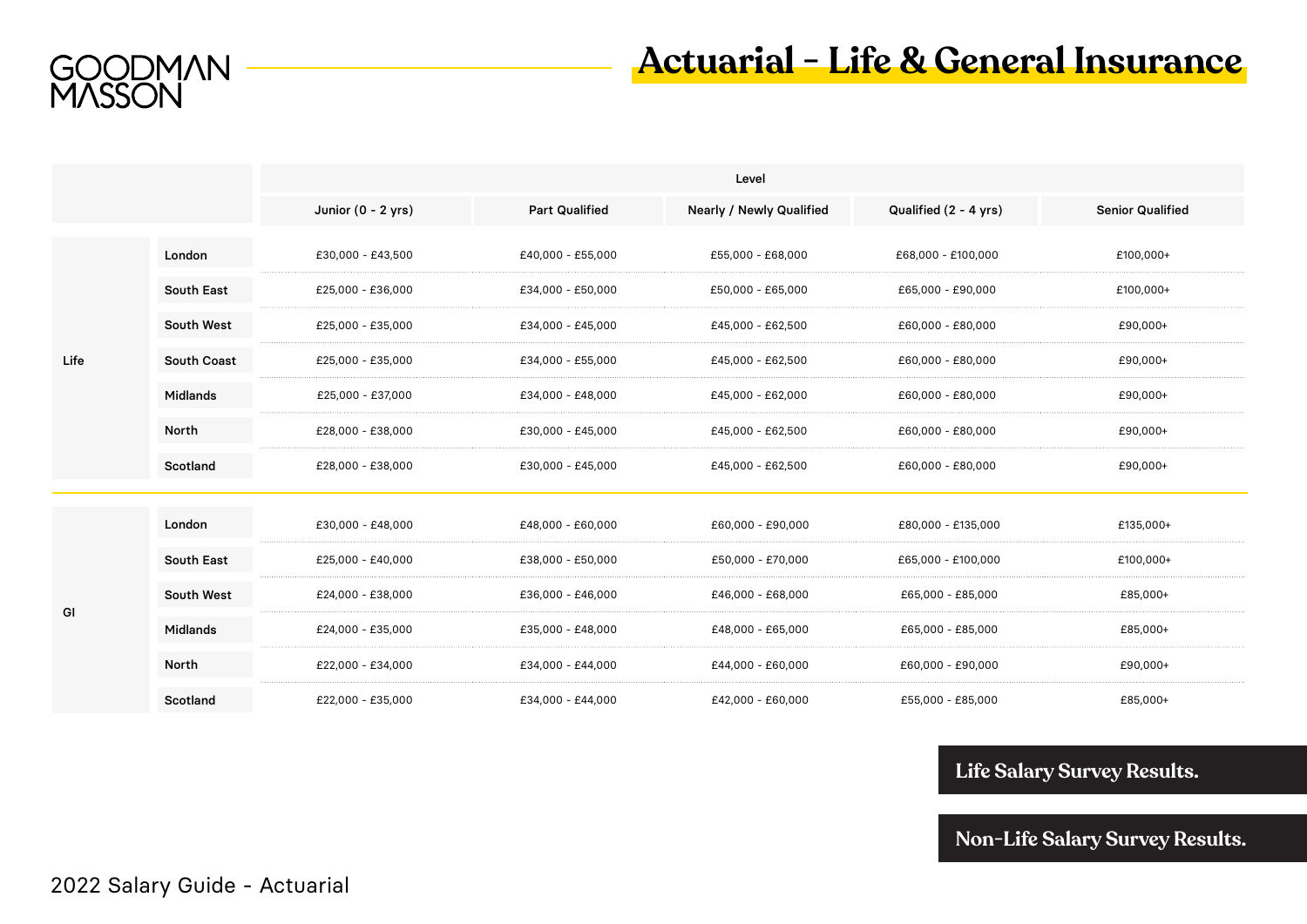

# **Actuarial - Pensions & Investments**

|             |              | Level                |                       |                                 |                         |                         |  |  |
|-------------|--------------|----------------------|-----------------------|---------------------------------|-------------------------|-------------------------|--|--|
|             |              | Junior (0 - 2 years) | <b>Part Qualified</b> | <b>Nearly / Newly Qualified</b> | Qualified (2 - 4 years) | <b>Senior Qualified</b> |  |  |
| Pensions    | London       | £30,000 - £40,000    | £40,000 - £49,000     | £50,000 - £65,000               | £63,000 - £85,000       | £85,000+                |  |  |
|             | South East   | £28,000 - £38,000    | £39,000 - £47,000     | £49,000 - £62,000               | £60,000 - £79,000       | £80,000+                |  |  |
|             | South West   | £28,000 - £37,000    | £38,000 - £46,000     | £47,000 - £60,000               | £60,000 - £78,000       | £78,000+                |  |  |
|             | Midlands     | £28,000 - £37,000    | £38,000 - £46,000     | £47,000 - £60,000               | £60,000 - £78,000       | £78,000+                |  |  |
|             | <b>North</b> | £28,000 - £37,000    | £38,000 - £46,000     | £47,000 - £60,000               | £60,000 - £78,000       | £78,000+                |  |  |
|             | Scotland     | £28,000 - £36,000    | £38,000 - £45,000     | £47,000 - £58,000               | £58,000 - £78,000       | £78,000+                |  |  |
| Investments | London       | £30,000 - £40,000    | £40,000 - £49,000     | £50,000 - £65,000               | £63,000 - £85,000       | £85,000+                |  |  |
|             | South East   | £28,000 - £38,000    | £39,000 - £47,000     | £49,000 - £62,000               | £60,000 - £79,000       | £80,000+                |  |  |
|             | South West   | £28,000 - £37,000    | £38,000 - £46,000     | £47,000 - £60,000               | £60,000 - £78,000       | £78,000+                |  |  |
|             | Midlands     | £28,000 - £37,000    | £38,000 - £46,000     | £47,000 - £60,000               | £60,000 - £78,000       | £78,000+                |  |  |
|             | North        | £28,000 - £37,000    | £38,000 - £46,000     | £47,000 - £60,000               | £60,000 - £78,000       | £78,000+                |  |  |
|             | Scotland     | £28,000 - £36,000    | £38,000 - £45,000     | £47,000 - £58,000               | £58,000 - £78,000       | £78,000+                |  |  |

### **[Pensions Salary Survey Results.](https://www.goodmanmasson.com/app/uploads/2021/09/2021-Pensions-Salary-Survey-Results-1.pdf)**

Click here to see the results from a recent survey we carried out specifically for actuarial professionals in the pensions sector.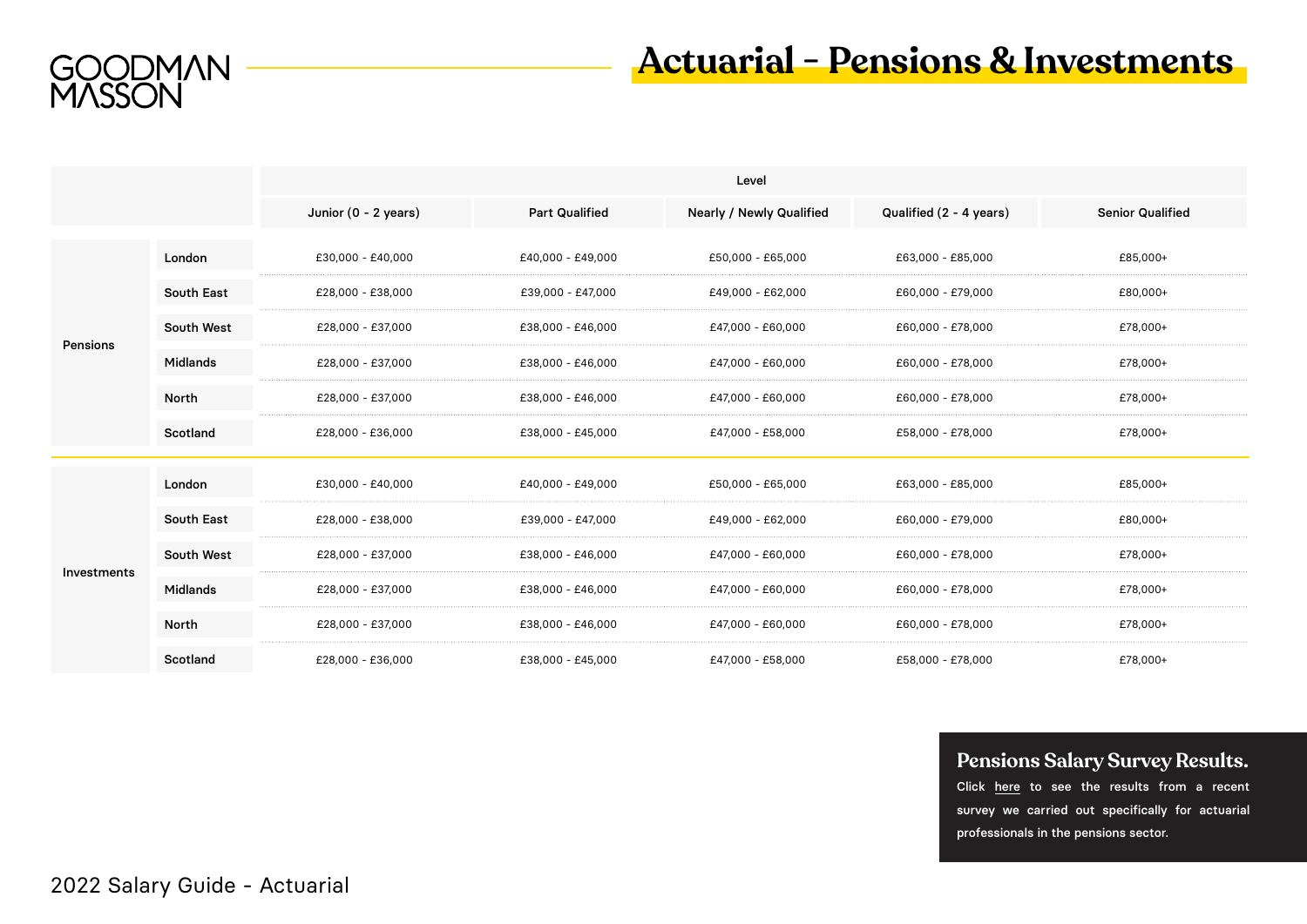



# **Our Team**

Goodman Masson Actuarial is one of the largest and longeststanding permanent and contract recruiters in the actuarial industry, having placed Actuaries at all levels across Insurance, Pensions and Investments for the last 18 years. Our experienced consultants are true market specialists, with individual teams specialising in the following actuarial sectors:

- General Insurance
- Life & Health Insurance
- Pensions Consulting
- Investment Consulting & Asset Management

The vast majority of us have been at Goodman Masson for several years and we have a fantastic personal history of helping clients to hire exceptional candidates on a Permanent, Fixed Term Contract and Daily Rate basis.







# **James Turne[r](https://www.linkedin.com/in/jamescturner/)**

Director - Actuarial

- $\mathbb{\times}$  james.turne[r@goodmanmasson.com](mailto:james.turner%40goodmanmasson.com?subject=)
- +44 (0)20 7019 8861

James is the Director of our Actuarial Division and has managed the team since 2006. With over 16 years of experience within actuarial recruitment, James currently specialises in placing Actuaries into the UK Pensions Market. This includes helping people to understand the full breadth of career paths available within the traditional pension consultancies, but often also providing candidates with more niche opportunities.

He also has experience in helping Actuaries move to the Bulk Annuity Providers, In-House roles, Start-Ups, the Public Sector and other growing areas.